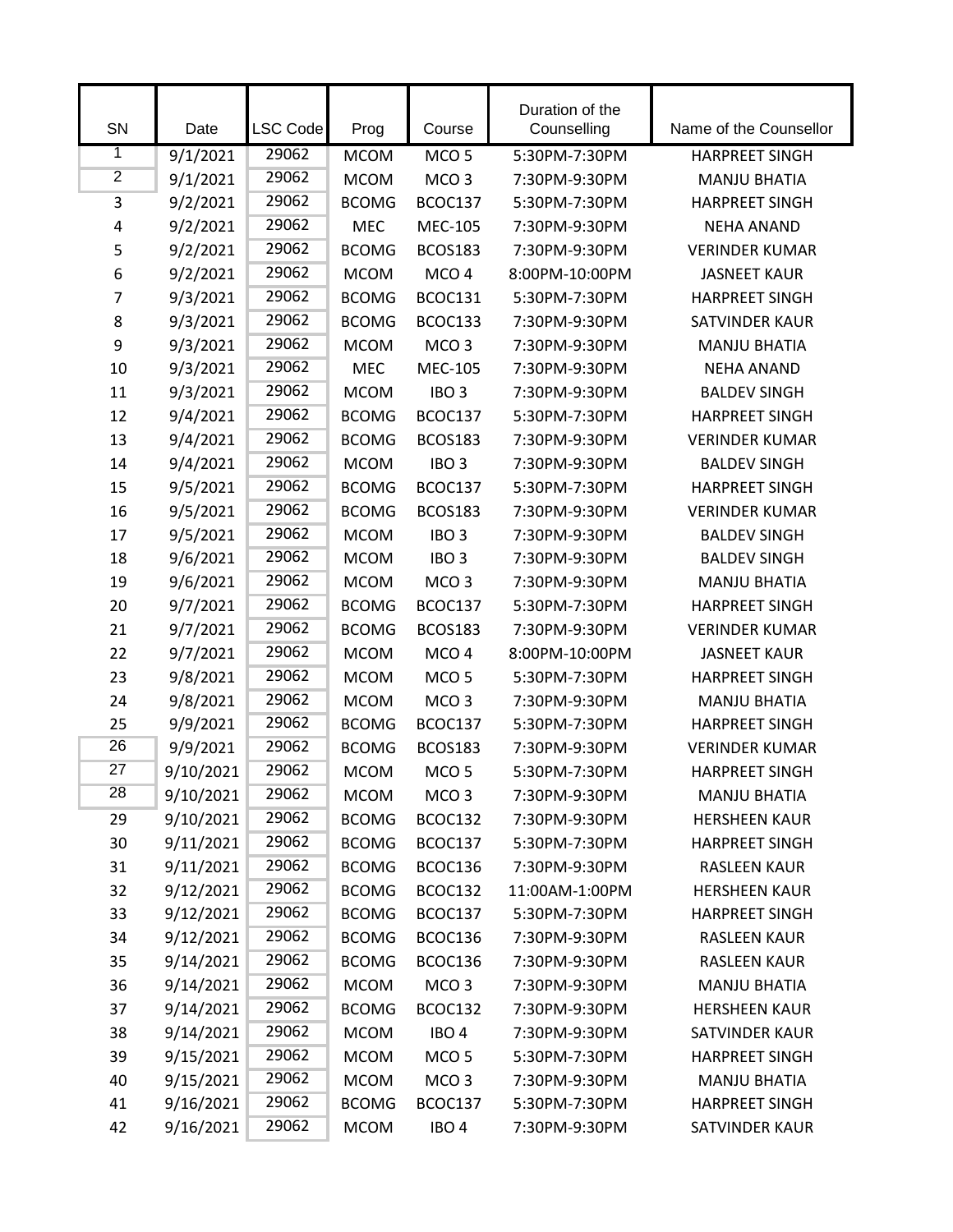| 43 | 9/16/2021 | 29062 | <b>BCOMG</b> | BCOC136          | 7:30PM-9:30PM  | <b>RASLEEN KAUR</b>   |
|----|-----------|-------|--------------|------------------|----------------|-----------------------|
| 44 | 9/16/2021 | 29062 | <b>BCOMG</b> | BCOC132          | 7:30PM-9:30PM  | <b>HERSHEEN KAUR</b>  |
| 45 | 9/17/2021 | 29062 | <b>MCOM</b>  | MCO <sub>5</sub> | 5:30PM-7:30PM  | <b>HARPREET SINGH</b> |
| 46 | 9/17/2021 | 29062 | <b>MCOM</b>  | MCO <sub>3</sub> | 7:30PM-9:30PM  | <b>MANJU BHATIA</b>   |
| 47 | 9/17/2021 | 29062 | <b>BCOMG</b> | BCOC136          | 7:30PM-9:30PM  | <b>RASLEEN KAUR</b>   |
| 48 | 9/18/2021 | 29062 | <b>BCOMG</b> | BCOC136          | 7:30PM-9:30PM  | <b>RASLEEN KAUR</b>   |
| 49 | 9/19/2021 | 29062 | <b>BCOMG</b> | BEVAE181         | 9:00AM-11:00AM | RITA CHAUHAN          |
| 50 | 9/19/2021 | 29062 | <b>BCOMG</b> | BEVAE181         | 11:00AM-1:00PM | RITA CHAUHAN          |
| 51 | 9/20/2021 | 29062 | <b>MCOM</b>  | IBO <sub>4</sub> | 7:30PM-9:30PM  | SATVINDER KAUR        |
| 52 | 9/21/2021 | 29062 | <b>BCOMG</b> | BCOC132          | 7:30PM-9:30PM  | <b>HERSHEEN KAUR</b>  |
| 53 | 9/22/2021 | 29062 | <b>BCOMG</b> | BCOC136          | 7:30PM-9:30PM  | <b>RASLEEN KAUR</b>   |
| 54 | 9/22/2021 | 29062 | <b>MCOM</b>  | IBO <sub>4</sub> | 7:30PM-9:30PM  | <b>SATVINDER KAUR</b> |
| 55 | 9/23/2021 | 29062 | <b>MCOM</b>  | MCO <sub>7</sub> | 5:30PM-7:30PM  | <b>HARPREET SINGH</b> |
| 56 | 9/23/2021 | 29062 | <b>BCOMG</b> | BCOC132          | 7:30PM-9:30PM  | <b>HERSHEEN KAUR</b>  |
| 57 | 9/23/2021 | 29062 | <b>MCOM</b>  | MCO <sub>3</sub> | 7:30PM-9:30PM  | <b>MANJU BHATIA</b>   |
| 58 | 9/23/2021 | 29062 | <b>BCOMG</b> | <b>BCOS184</b>   | 7:30PM-9:30PM  | <b>VERINDER KUMAR</b> |
| 59 | 9/24/2021 | 29062 | <b>BCOMG</b> | BCOC132          | 7:30PM-9:30PM  | <b>HERSHEEN KAUR</b>  |
| 60 | 9/24/2021 | 29062 | <b>BCOMG</b> | BCOC136          | 7:30PM-9:30PM  | <b>RASLEEN KAUR</b>   |
| 61 | 9/25/2021 | 29062 | <b>MCOM</b>  | MCO <sub>7</sub> | 5:30PM-7:30PM  | <b>HARPREET SINGH</b> |
| 62 | 9/25/2021 | 29062 | <b>MCOM</b>  | MCO <sub>3</sub> | 7:30PM-9:30PM  | <b>MANJU BHATIA</b>   |
| 63 | 9/25/2021 | 29062 | <b>MCOM</b>  | IBO <sub>4</sub> | 7:30PM-9:30PM  | SATVINDER KAUR        |
| 64 | 9/26/2021 | 29062 | <b>MCOM</b>  | IBO <sub>4</sub> | 9:30AM-11:30AM | <b>SATVINDER KAUR</b> |
| 65 | 9/26/2021 | 29062 | <b>BCOMG</b> | <b>BCOS184</b>   | 7:30PM-9:30PM  | <b>VERINDER KUMAR</b> |
| 66 | 9/27/2021 | 29062 | <b>BCOMG</b> | BCOC132          | 7:30PM-9:30PM  | <b>HERSHEEN KAUR</b>  |
| 67 | 9/27/2021 | 29062 | <b>MCOM</b>  | MCO <sub>3</sub> | 7:30PM-9:30PM  | <b>MANJU BHATIA</b>   |
| 68 | 9/27/2021 | 29062 | <b>BCOMG</b> | <b>BCOS184</b>   | 7:30PM-9:30PM  | <b>VERINDER KUMAR</b> |
| 69 | 9/28/2021 | 29062 | <b>BCOMG</b> | <b>BCOS184</b>   | 7:30PM-9:30PM  | <b>VERINDER KUMAR</b> |
| 70 | 9/29/2021 | 29062 | <b>MCOM</b>  | MCO <sub>7</sub> | 5:30PM-7:30PM  | <b>HARPREET SINGH</b> |
| 71 | 9/29/2021 | 29062 | <b>MCOM</b>  | MCO <sub>3</sub> | 7:30PM-9:30PM  | <b>MANJU BHATIA</b>   |
|    |           |       |              |                  |                |                       |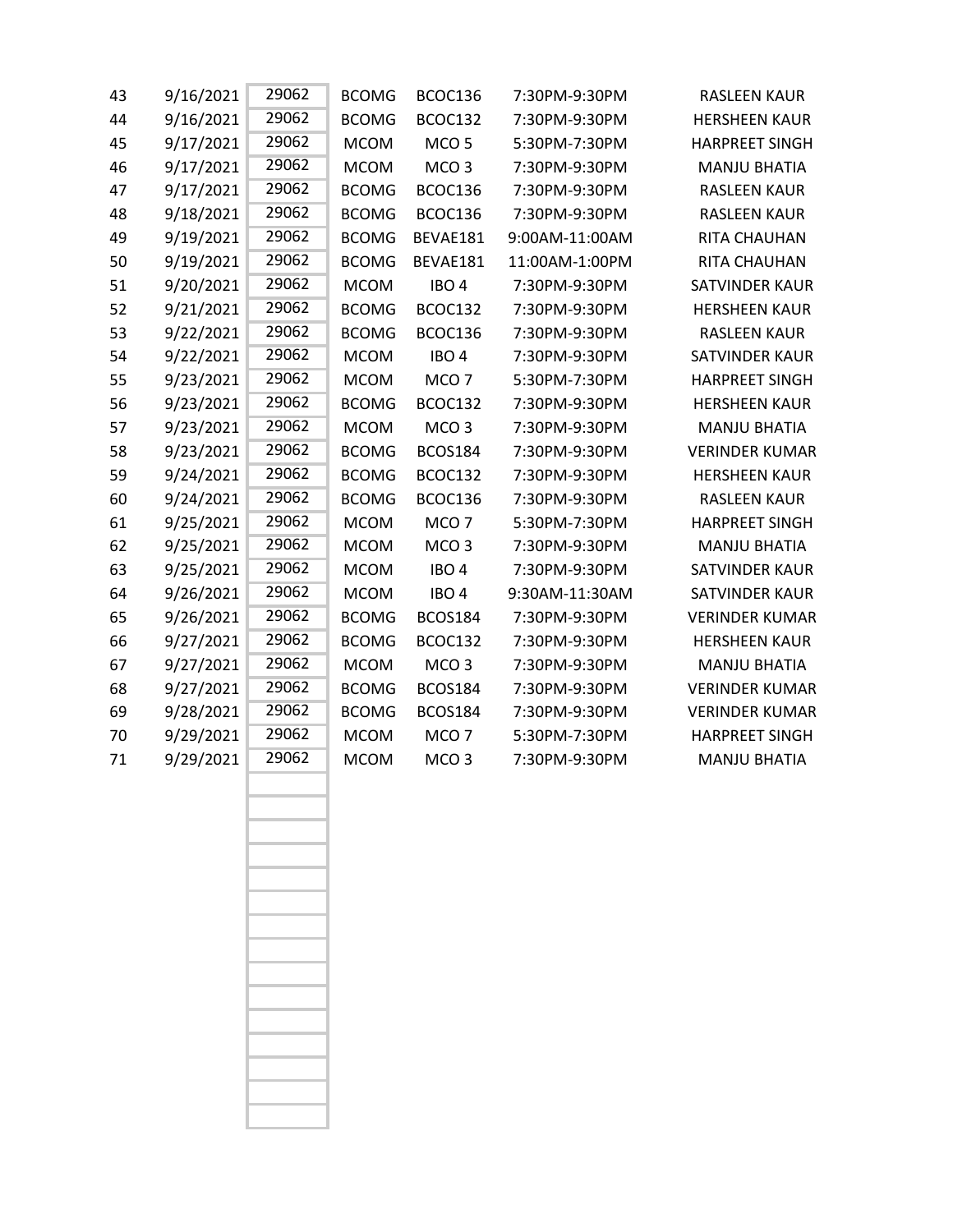| $\overline{1}$ |           |       |              |                  |                |                          |
|----------------|-----------|-------|--------------|------------------|----------------|--------------------------|
| $\overline{2}$ | 8/1/2021  | 29062 | <b>MCOM</b>  | MCO <sub>7</sub> | 4:30PM-6:30PM  | <b>HARPREET SINGH</b>    |
| $\overline{3}$ | 8/1/2021  | 29062 | <b>MCOM</b>  | MCO <sub>6</sub> | 6:30PM-8:30PM  | POOJA KANSAL             |
| 4              | 8/1/2021  | 29062 | <b>MCOM</b>  | IBO <sub>5</sub> | 6:00PM-8:00PM  | <b>RASLEEN KAUR</b>      |
| 5              | 8/1/2021  | 29062 | <b>MCOM</b>  | IBO1             | 8:00PM-10:00PM | <b>JASNEET KAUR</b>      |
| 6              | 8/1/2021  | 29062 | <b>MCOM</b>  | MCO <sub>1</sub> | 8:30PM-10:30PM | <b>SAUMYA CHATURVEDI</b> |
| 7              | 8/2/2021  | 29062 | <b>BCOMG</b> | BCOC134          | 7:00PM-9:00PM  | <b>HERSHEEN KAUR</b>     |
| 8              | 8/2/2021  | 29062 | <b>MEC</b>   | <b>MEC-004</b>   | 7:30PM-9:30PM  | <b>NEHA ANAND</b>        |
| 9              | 8/3/2021  | 29062 | MEC          | <b>MEC-004</b>   | 7:30PM-9:30PM  | <b>NEHA ANAND</b>        |
| 10             | 8/4/2021  | 29062 | <b>BCOMG</b> | BCOC134          | 7:00PM-9:00PM  | <b>HERSHEEN KAUR</b>     |
| 11             | 8/4/2021  | 29062 | <b>MEC</b>   | <b>MEC-004</b>   | 7:30PM-9:30PM  | <b>NEHA ANAND</b>        |
| 12             | 8/5/2021  | 29062 | MEC          | <b>MEC-004</b>   | 7:30PM-9:30PM  | <b>NEHA ANAND</b>        |
| 13             | 8/6/2021  | 29062 | <b>BCOMG</b> | BCOC134          | 7:00PM-9:00PM  | <b>HERSHEEN KAUR</b>     |
| 14             | 8/7/2021  | 29062 | <b>MCOM</b>  | IBO <sub>6</sub> | 4:30PM-6:30PM  | <b>HARPREET SINGH</b>    |
| 15             | 8/7/2021  | 29062 | <b>MCOM</b>  | MCO <sub>6</sub> | 6:30PM-8:30PM  | POOJA KANSAL             |
| 16             | 8/7/2021  | 29062 | <b>MCOM</b>  | IBO <sub>5</sub> | 6:00PM-8:00PM  | <b>RASLEEN KAUR</b>      |
| 17             | 8/7/2021  | 29062 | <b>MCOM</b>  | IBO1             | 8:00PM-10:00PM | <b>JASNEET KAUR</b>      |
| 18             | 8/7/2021  | 29062 | <b>MCOM</b>  | MCO <sub>1</sub> | 8:30PM-10:30PM | <b>SAUMYA CHATURVEDI</b> |
| 19             | 8/8/2021  | 29062 | <b>MCOM</b>  | IBO <sub>6</sub> | 4:30PM-6:30PM  | <b>HARPREET SINGH</b>    |
| 20             | 8/8/2021  | 29062 | <b>MCOM</b>  | MCO <sub>6</sub> | 6:30PM-8:30PM  | POOJA KANSAL             |
| 21             | 8/8/2021  | 29062 | <b>MCOM</b>  | IBO <sub>5</sub> | 6:00PM-8:00PM  | <b>RASLEEN KAUR</b>      |
| 22             | 8/8/2021  | 29062 | <b>MCOM</b>  | MCO <sub>1</sub> | 8:30PM-10:30PM | SAUMYA CHATURVEDI        |
| 23             | 8/9/2021  | 29062 | <b>BCOMG</b> | BCOC134          | 7:00PM-9:00PM  | <b>HERSHEEN KAUR</b>     |
| 24             | 8/9/2021  | 29062 | <b>MEC</b>   | MEC-103          | 7:30PM-9:30PM  | <b>NEHA ANAND</b>        |
| 25             | 8/10/2021 | 29062 | <b>MEC</b>   | MEC-103          | 7:30PM-9:30PM  | <b>NEHA ANAND</b>        |
| 26             | 8/11/2021 | 29062 | <b>BCOMG</b> | BCOC134          | 7:00PM-9:00PM  | <b>HERSHEEN KAUR</b>     |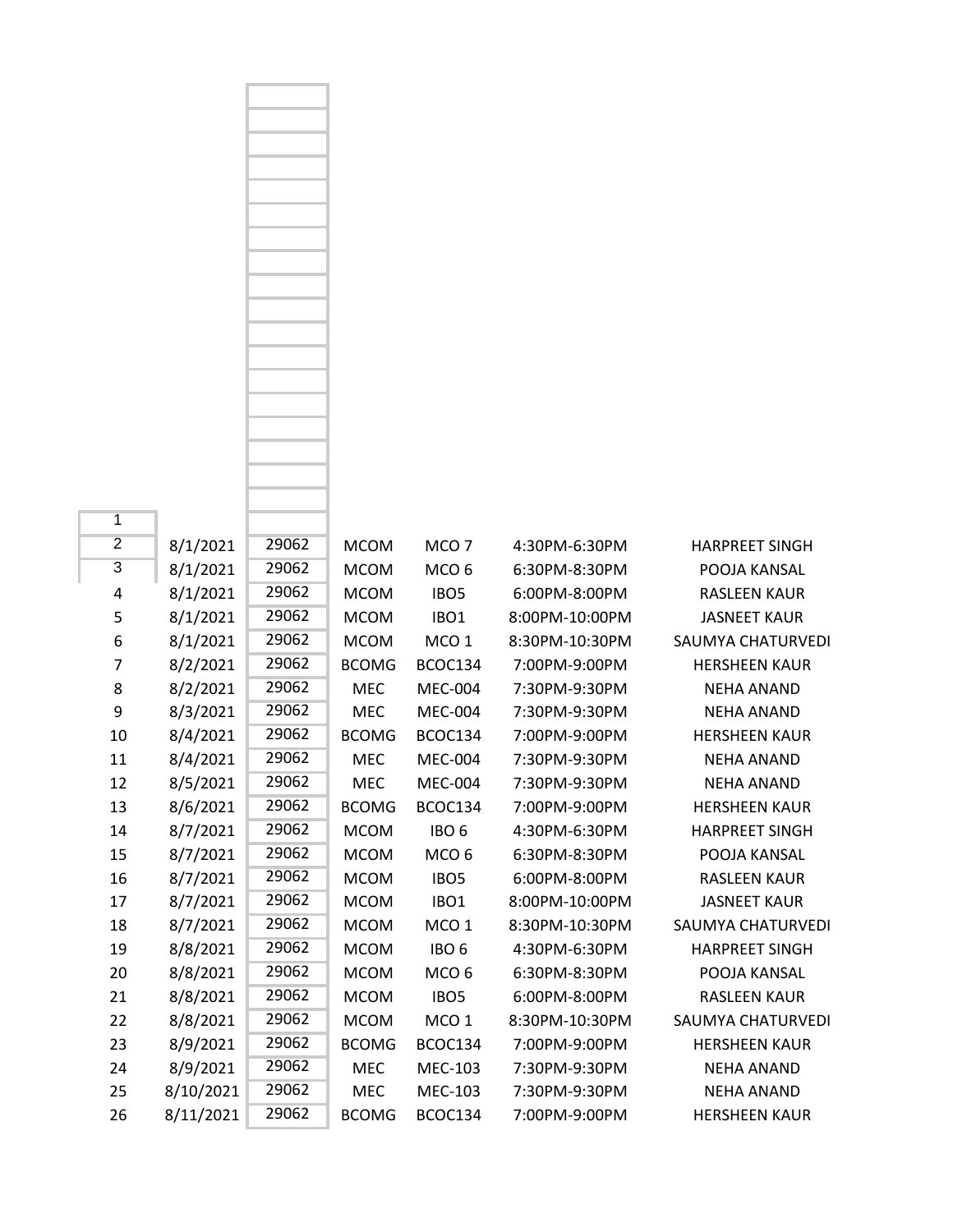| 27 | 8/11/2021 | 29062 | <b>MEC</b>   | <b>MEC-103</b>   | 7:30PM-9:30PM  | <b>NEHA ANAND</b>     |
|----|-----------|-------|--------------|------------------|----------------|-----------------------|
| 28 | 8/11/2021 | 29062 | <b>MCOM</b>  | 1BO 2            | 7:00PM-9:00PM  | <b>MANJU BHATIA</b>   |
| 29 | 8/12/2021 | 29062 | <b>MEC</b>   | <b>MEC-103</b>   | 7:30PM-9:30PM  | NEHA ANAND            |
| 30 | 8/12/2021 | 29062 | <b>MCOM</b>  | IBO1             | 8:00PM-10:00PM | <b>JASNEET KAUR</b>   |
| 31 | 8/13/2021 | 29062 | <b>BCOMG</b> | BCOC131          | 5:30PM-7:30PM  | <b>HARPREET SINGH</b> |
| 32 | 8/13/2021 | 29062 | <b>MCOM</b>  | IBO <sub>3</sub> | 7:00PM-9:00PM  | <b>BALDEV SINGH</b>   |
| 33 | 8/13/2021 | 29062 | <b>BCOMG</b> | BEGLA135         | 7:30PM-9:30PM  | <b>KAUSHAL SHARMA</b> |
| 34 | 8/14/2021 | 29062 | <b>BCOMG</b> | BCOC131          | 5:30PM-7:30PM  | <b>HARPREET SINGH</b> |
| 35 | 8/14/2021 | 29062 | <b>MCOM</b>  | IBO <sub>3</sub> | 7:00PM-9:00PM  | <b>BALDEV SINGH</b>   |
| 36 | 8/14/2021 | 29062 | <b>BCOMG</b> | BEGLA135         | 7:30PM-9:30PM  | <b>KAUSHAL SHARMA</b> |
| 37 | 8/16/2021 | 29062 | <b>MCOM</b>  | IBO <sub>6</sub> | 5:30PM-7:30PM  | <b>HARPREET SINGH</b> |
| 38 | 8/16/2021 | 29062 | <b>MCOM</b>  | 1BO 2            | 7:30PM-9:30PM  | <b>MANJU BHATIA</b>   |
| 39 | 8/16/2021 | 29062 | <b>MCOM</b>  | MCO <sub>6</sub> | 7:30PM-9:30PM  | POOJA KANSAL          |
| 40 | 8/17/2021 | 29062 | <b>BCOMG</b> | BCOC131          | 5:30PM-7:30PM  | <b>HARPREET SINGH</b> |
| 41 | 8/17/2021 | 29062 | <b>MCOM</b>  | 1BO 2            | 7:30PM-9:30PM  | <b>MANJU BHATIA</b>   |
| 42 | 8/17/2021 | 29062 | <b>BCOMG</b> | BEGLA135         | 7:30PM-9:30PM  | <b>KAUSHAL SHARMA</b> |
| 43 | 8/18/2021 | 29062 | <b>BCOMG</b> | IBO <sub>6</sub> | 5:30PM-7:30PM  | <b>HARPREET SINGH</b> |
| 44 | 8/18/2021 | 29062 | <b>BCOMG</b> | BCOC133          | 7:00PM-9:00PM  | SATVINDER KAUR        |
| 45 | 8/18/2021 | 29062 | <b>MEC</b>   | <b>MEC-105</b>   | 7:30PM-9:30PM  | <b>NEHA ANAND</b>     |
| 46 | 8/18/2021 | 29062 | <b>MCOM</b>  | 1BO 2            | 7:30PM-9:30PM  | <b>MANJU BHATIA</b>   |
| 47 | 8/18/2021 | 29062 | <b>MCOM</b>  | MCO <sub>4</sub> | 8:00PM-10:00PM | <b>JASNEET KAUR</b>   |
| 48 | 8/19/2021 | 29062 | <b>MCOM</b>  | IBO <sub>6</sub> | 5:30PM-7:30PM  | <b>HARPREET SINGH</b> |
| 49 | 8/19/2021 | 29062 | <b>MCOM</b>  | 1BO 2            | 7:30PM-9:30PM  | <b>MANJU BHATIA</b>   |
| 50 | 8/20/2021 | 29062 | <b>MCOM</b>  | IBO <sub>6</sub> | 5:30PM-7:30PM  | <b>HARPREET SINGH</b> |
| 51 | 8/20/2021 | 29062 | <b>BCOMG</b> | BCOC133          | 7:00PM-9:00PM  | <b>SATVINDER KAUR</b> |
| 52 | 8/20/2021 | 29062 | <b>MCOM</b>  | 1BO 2            | 7:30PM-9:30PM  | <b>MANJU BHATIA</b>   |
| 53 | 8/21/2021 | 29062 | <b>BCOMG</b> | BCOC131          | 5:30PM-7:30PM  | <b>HARPREET SINGH</b> |
| 54 | 8/21/2021 | 29062 | <b>BCOMG</b> | BEGLA135         | 7:30PM-9:30PM  | <b>KAUSHAL SHARMA</b> |
| 55 | 8/21/2021 | 29062 | <b>MCOM</b>  | 1BO 2            | 7:30PM-9:30PM  | <b>MANJU BHATIA</b>   |
| 56 | 8/22/2021 | 29062 | <b>BCOMG</b> | IBO 6            | 5:30PM-7:30PM  | <b>HARPREET SINGH</b> |
| 57 | 8/22/2021 | 29062 | <b>MCOM</b>  | IBO <sub>3</sub> | 7:30PM-9:30PM  | <b>BALDEV SINGH</b>   |
| 58 | 8/23/2021 | 29062 | <b>BCOMG</b> | BCOC131          | 5:30PM-7:30PM  | <b>HARPREET SINGH</b> |
| 59 | 8/23/2021 | 29062 | <b>BCOMG</b> | BCOC133          | 7:30PM-9:30PM  | <b>SATVINDER KAUR</b> |
| 60 | 8/23/2021 | 29062 | <b>MCOM</b>  | 1BO 2            | 7:30PM-9:30PM  | <b>MANJU BHATIA</b>   |
| 61 | 8/23/2021 | 29062 | <b>MEC</b>   | <b>MEC-105</b>   | 7:30PM-9:30PM  | <b>NEHA ANAND</b>     |
| 62 | 8/24/2021 | 29062 | <b>MCOM</b>  | IBO <sub>6</sub> | 5:30PM-7:30PM  | <b>HARPREET SINGH</b> |
| 63 | 8/24/2021 | 29062 | <b>MCOM</b>  | IBO <sub>3</sub> | 7:30PM-9:30PM  | <b>BALDEV SINGH</b>   |
| 64 | 8/24/2021 | 29062 | <b>MEC</b>   | <b>MEC-105</b>   | 7:30PM-9:30PM  | <b>NEHA ANAND</b>     |
| 65 | 8/24/2021 | 29062 | <b>MCOM</b>  | MCO <sub>4</sub> | 8:00PM-10:00PM | <b>JASNEET KAUR</b>   |
| 66 | 8/25/2021 | 29062 | <b>BCOMG</b> | BCOC133          | 7:30PM-9:30PM  | <b>SATVINDER KAUR</b> |
| 67 | 8/25/2021 | 29062 | <b>MEC</b>   | <b>MEC-105</b>   | 7:30PM-9:30PM  | <b>NEHA ANAND</b>     |
| 68 | 8/27/2021 | 29062 | <b>BCOMG</b> | BCOC131          | 5:30PM-7:30PM  | <b>HARPREET SINGH</b> |
| 69 | 8/27/2021 | 29062 | <b>BCOMG</b> | BCOC133          | 7:30PM-9:30PM  | SATVINDER KAUR        |
| 70 | 8/28/2021 | 29062 | <b>MCOM</b>  | MCO <sub>5</sub> | 6:30PM-8:30PM  | <b>HARPREET SINGH</b> |

**College**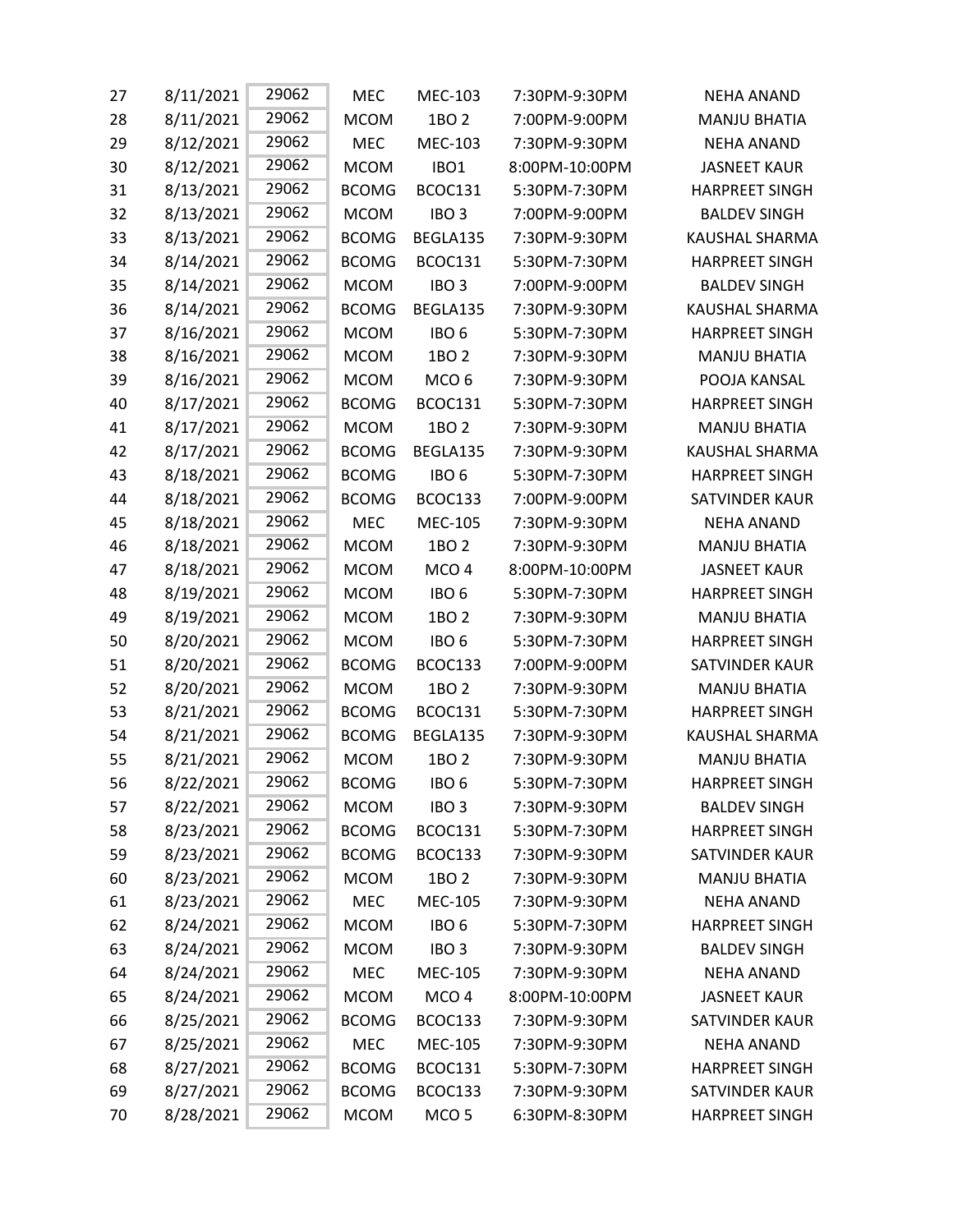| 71 | 8/28/2021 | 29062 | <b>MEC</b>   | <b>MEC-105</b>   | 7:30PM-9:30PM  | <b>NEHA ANAND</b>     |
|----|-----------|-------|--------------|------------------|----------------|-----------------------|
| 72 | 8/28/2021 | 29062 | <b>MCOM</b>  | MCO <sub>4</sub> | 8:30PM-10:30PM | <b>JASNEET KAUR</b>   |
| 73 | 8/29/2021 | 29062 | <b>MCOM</b>  | MCO <sub>5</sub> | 6:30PM-8:30PM  | <b>HARPREET SINGH</b> |
| 74 | 8/29/2021 | 29062 | <b>MCOM</b>  | MCO <sub>4</sub> | 8:30PM-10:30PM | <b>JASNEET KAUR</b>   |
| 75 | 8/30/2021 | 29062 | <b>MCOM</b>  | MCO <sub>5</sub> | 5:30PM-7:30PM  | <b>HARPREET SINGH</b> |
| 76 | 8/30/2021 | 29062 | <b>MCOM</b>  | MCO <sub>4</sub> | 7:30PM-9:30PM  | <b>JASNEET KAUR</b>   |
| 77 | 8/30/2021 | 29062 | <b>MEC</b>   | <b>MEC-105</b>   | 7:30PM-9:30PM  | <b>NEHA ANAND</b>     |
| 78 | 8/31/2021 | 29062 | <b>BCOMG</b> | BCOC131          | 5:30PM-7:30PM  | <b>HARPREET SINGH</b> |
| 79 | 8/31/2021 | 29062 | <b>BCOMG</b> | BCOC133          | 7:30PM-9:30PM  | <b>SATVINDER KAUR</b> |
|    | 8/31/2021 | 29062 | <b>MCOM</b>  | MCO <sub>4</sub> | 8:00PM-10:00PM | <b>JASNEET KAUR</b>   |
|    |           |       |              |                  |                |                       |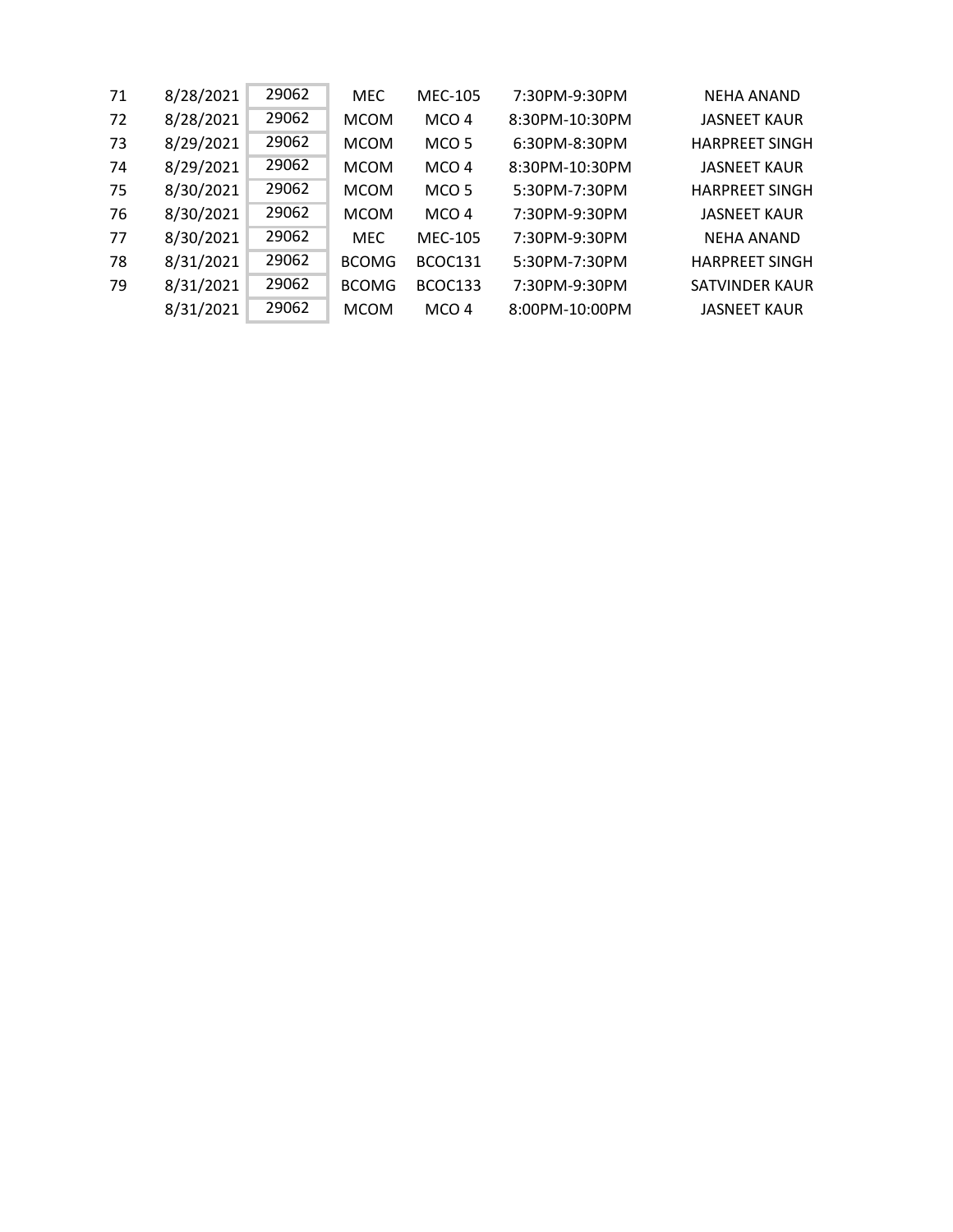| No. of<br>Sudents<br>attended | <b>ONLINE Meeting</b><br>Platform |
|-------------------------------|-----------------------------------|
| 25                            | <b>GOOGLE MEET</b>                |
| 30                            | <b>GOOGLE MEET</b>                |
| 37                            | <b>GOOGLE MEET</b>                |
| 20                            | <b>GOOGLE MEET</b>                |
| 35                            | <b>GOOGLE MEET</b>                |
| 37                            | <b>GOOGLE MEET</b>                |
| 26                            | <b>GOOGLE MEET</b>                |
| 26                            | <b>GOOGLE MEET</b>                |
| 32                            | <b>GOOGLE MEET</b>                |
| 12                            | <b>GOOGLE MEET</b>                |
| 24                            | <b>GOOGLE MEET</b>                |
| 19                            | <b>GOOGLE MEET</b>                |
| 24                            | <b>GOOGLE MEET</b>                |
| 24                            | <b>GOOGLE MEET</b>                |
| 16                            | <b>GOOGLE MEET</b>                |
| 17                            | <b>GOOGLE MEET</b>                |
| 22                            | <b>GOOGLE MEET</b>                |
| 16                            | <b>GOOGLE MEET</b>                |
| 26                            | <b>GOOGLE MEET</b>                |
| 15                            | <b>GOOGLE MEET</b>                |
| 16                            | <b>GOOGLE MEET</b>                |
| 33                            | <b>GOOGLE MEET</b>                |
| 21                            | <b>GOOGLE MEET</b>                |
| 25                            | <b>GOOGLE MEET</b>                |
| 20                            | <b>GOOGLE MEET</b>                |
| 16                            | <b>GOOGLE MEET</b>                |
| 19                            | GOOGLE MEET                       |
| 25                            | <b>GOOGLE MEET</b>                |
| 20                            | <b>GOOGLE MEET</b>                |
| 21                            | <b>GOOGLE MEET</b>                |
| 32                            | <b>GOOGLE MEET</b>                |
| 22                            | <b>GOOGLE MEET</b>                |
| 22                            | <b>GOOGLE MEET</b>                |
| 25                            | <b>GOOGLE MEET</b>                |
| 25                            | <b>GOOGLE MEET</b>                |
| 19                            | <b>GOOGLE MEET</b>                |
| 19                            | <b>GOOGLE MEET</b>                |
| 29                            | <b>GOOGLE MEET</b>                |
| 20                            | <b>GOOGLE MEET</b>                |
| 24                            | <b>GOOGLE MEET</b>                |
| 19                            | <b>GOOGLE MEET</b>                |
| 23                            | <b>GOOGLE MEET</b>                |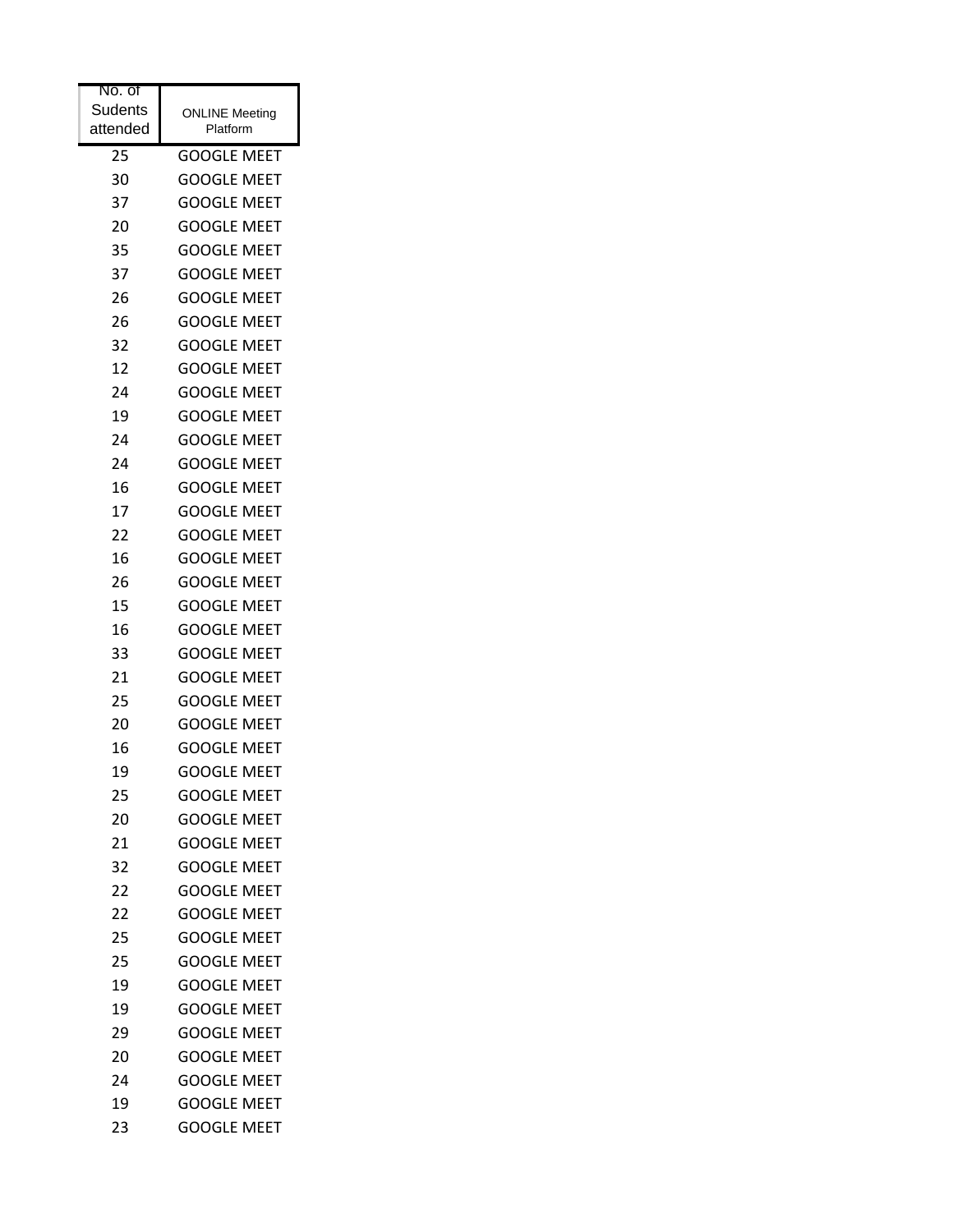| 27 | <b>GOOGLE MEET</b> |
|----|--------------------|
| 21 | <b>GOOGLE MEET</b> |
| 26 | <b>GOOGLE MEET</b> |
| 24 | <b>GOOGLE MEET</b> |
| 24 | <b>GOOGLE MEET</b> |
| 24 | <b>GOOGLE MEET</b> |
| 11 | <b>GOOGLE MEET</b> |
| 10 | <b>GOOGLE MEET</b> |
| 23 | <b>GOOGLE MEET</b> |
| 18 | <b>GOOGLE MEET</b> |
| 20 | <b>GOOGLE MEET</b> |
| 24 | <b>GOOGLE MEET</b> |
| 19 | <b>GOOGLE MEET</b> |
| 16 | <b>GOOGLE MEET</b> |
| 21 | <b>GOOGLE MEET</b> |
| 19 | <b>GOOGLE MEET</b> |
| 20 | <b>GOOGLE MEET</b> |
| 27 | <b>GOOGLE MEET</b> |
| 22 | <b>GOOGLE MEET</b> |
| 16 | <b>GOOGLE MEET</b> |
| 28 | <b>GOOGLE MEET</b> |
| 20 | <b>GOOGLE MEET</b> |
| 15 | <b>GOOGLE MEET</b> |
| 22 | <b>GOOGLE MEET</b> |
| 14 | <b>GOOGLE MEET</b> |
| 20 | <b>GOOGLE MEET</b> |
| 20 | <b>GOOGLE MEET</b> |
| 22 | <b>GOOGLE MEET</b> |
| 15 | <b>GOOGLE MEET</b> |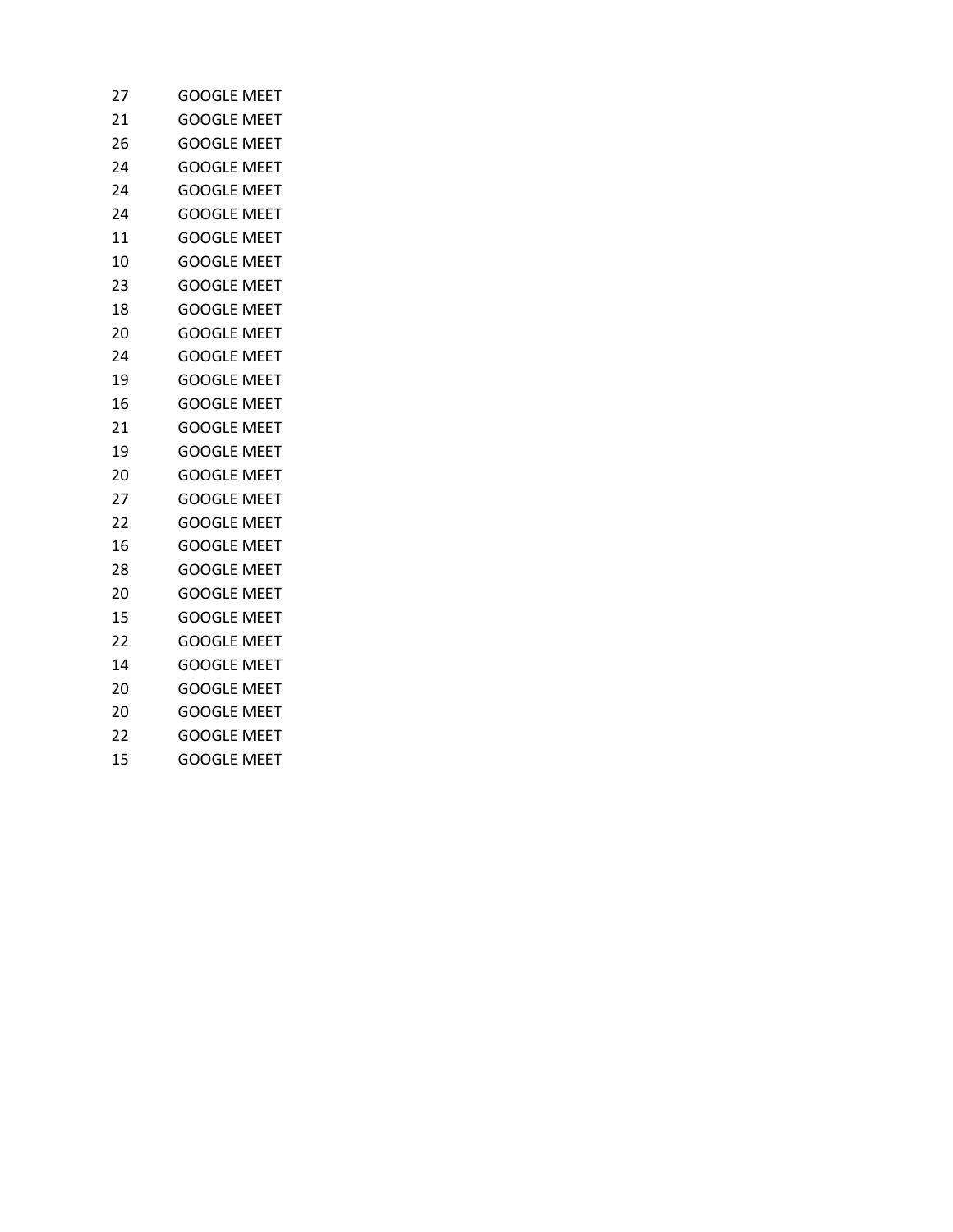| 15 | <b>GOOGLE MEET</b> |
|----|--------------------|
| 28 | <b>GOOGLE MEET</b> |
| 37 | <b>GOOGLE MEET</b> |
| 39 | <b>GOOGLE MEET</b> |
| 18 | <b>GOOGLE MEET</b> |
| 23 | <b>GOOGLE MEET</b> |
| 23 | <b>GOOGLE MEET</b> |
| 22 | <b>GOOGLE MEET</b> |
| 21 | <b>GOOGLE MEET</b> |
| 24 | <b>GOOGLE MEET</b> |
| 23 | <b>GOOGLE MEET</b> |
| 21 | <b>GOOGLE MEET</b> |
| 40 | <b>GOOGLE MEET</b> |
| 27 | <b>GOOGLE MEET</b> |
| 33 | <b>GOOGLE MEET</b> |
| 34 | <b>GOOGLE MEET</b> |
| 25 | <b>GOOGLE MEET</b> |
| 31 | <b>GOOGLE MEET</b> |
| 32 | <b>GOOGLE MEET</b> |
| 33 | <b>GOOGLE MEET</b> |
| 35 | <b>GOOGLE MEET</b> |
| 23 | <b>GOOGLE MEET</b> |
| 23 | <b>GOOGLE MEET</b> |
| 21 | <b>GOOGLE MEET</b> |
| 26 | <b>GOOGLE MEET</b> |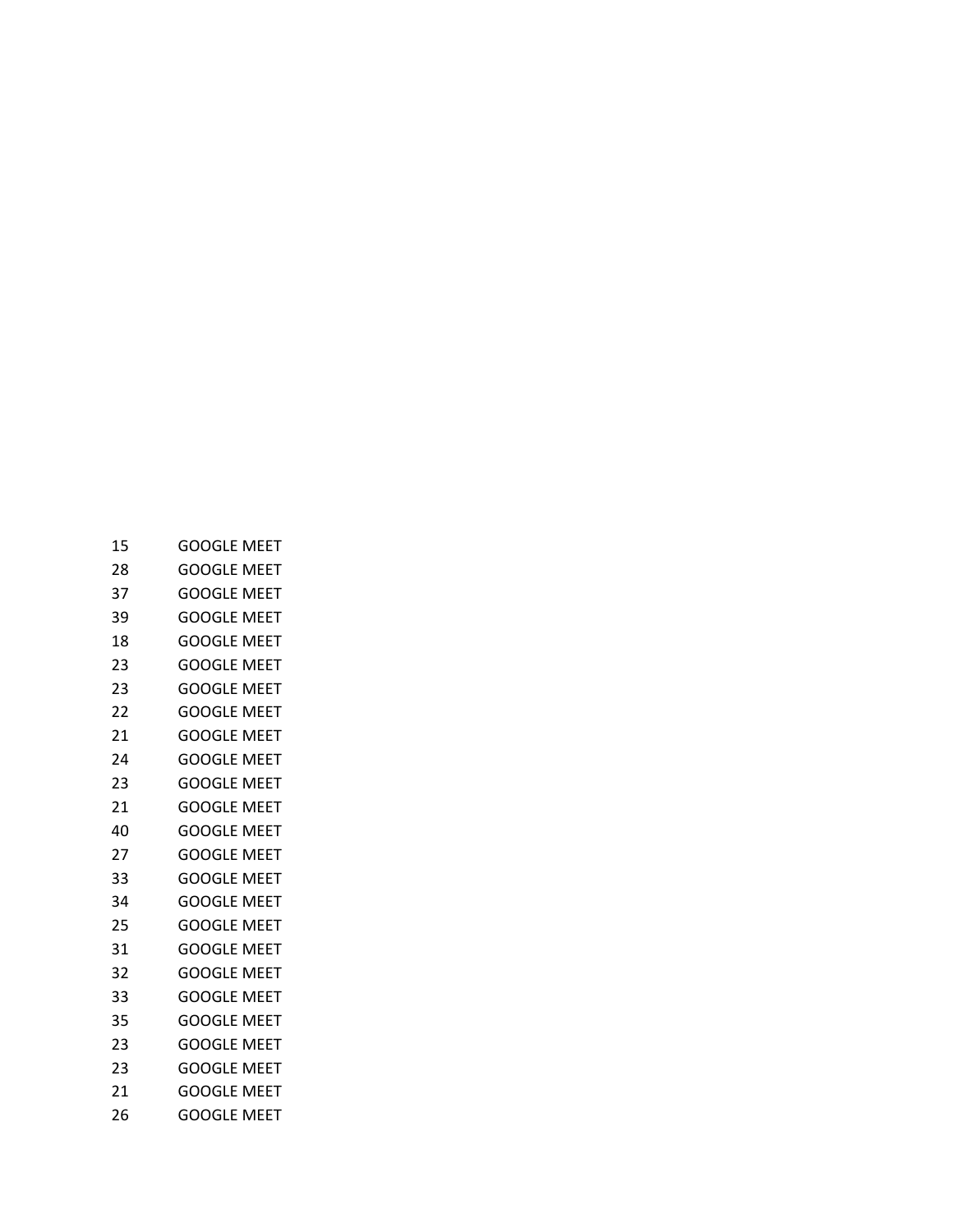| 20 | <b>GOOGLE MEET</b> |
|----|--------------------|
| 42 | <b>GOOGLE MEET</b> |
| 20 | <b>GOOGLE MEET</b> |
| 35 | <b>GOOGLE MEET</b> |
| 16 | <b>GOOGLE MEET</b> |
| 31 | <b>GOOGLE MEET</b> |
| 13 | <b>GOOGLE MEET</b> |
| 14 | <b>GOOGLE MEET</b> |
| 28 | <b>GOOGLE MEET</b> |
| 14 | <b>GOOGLE MEET</b> |
| 24 | <b>GOOGLE MEET</b> |
| 26 | <b>GOOGLE MEET</b> |
| 28 | <b>GOOGLE MEET</b> |
| 12 | <b>GOOGLE MEET</b> |
| 27 | <b>GOOGLE MEET</b> |
| 14 | <b>GOOGLE MEET</b> |
| 31 | <b>GOOGLE MEET</b> |
| 15 | <b>GOOGLE MEET</b> |
| 23 | <b>GOOGLE MEET</b> |
| 33 | <b>GOOGLE MEET</b> |
| 47 | <b>GOOGLE MEET</b> |
| 18 | <b>GOOGLE MEET</b> |
| 28 | <b>GOOGLE MEET</b> |
| 16 | <b>GOOGLE MEET</b> |
| 23 | <b>GOOGLE MEET</b> |
| 29 | <b>GOOGLE MEET</b> |
| 12 | <b>GOOGLE MEET</b> |
| 12 | <b>GOOGLE MEET</b> |
| 24 | <b>GOOGLE MEET</b> |
| 17 | <b>GOOGLE MEET</b> |
| 15 | <b>GOOGLE MEET</b> |
| 27 | <b>GOOGLE MEET</b> |
| 24 | <b>GOOGLE MEET</b> |
| 24 | <b>GOOGLE MEET</b> |
| 24 | <b>GOOGLE MEET</b> |
| 19 | <b>GOOGLE MEET</b> |
| 18 | <b>GOOGLE MEET</b> |
| 22 | <b>GOOGLE MEET</b> |
| 45 | <b>GOOGLE MEET</b> |
| 17 | <b>GOOGLE MEET</b> |
| 20 | <b>GOOGLE MEET</b> |
| 12 | <b>GOOGLE MEET</b> |
| 24 | <b>GOOGLE MEET</b> |
| 24 | <b>GOOGLE MEET</b> |